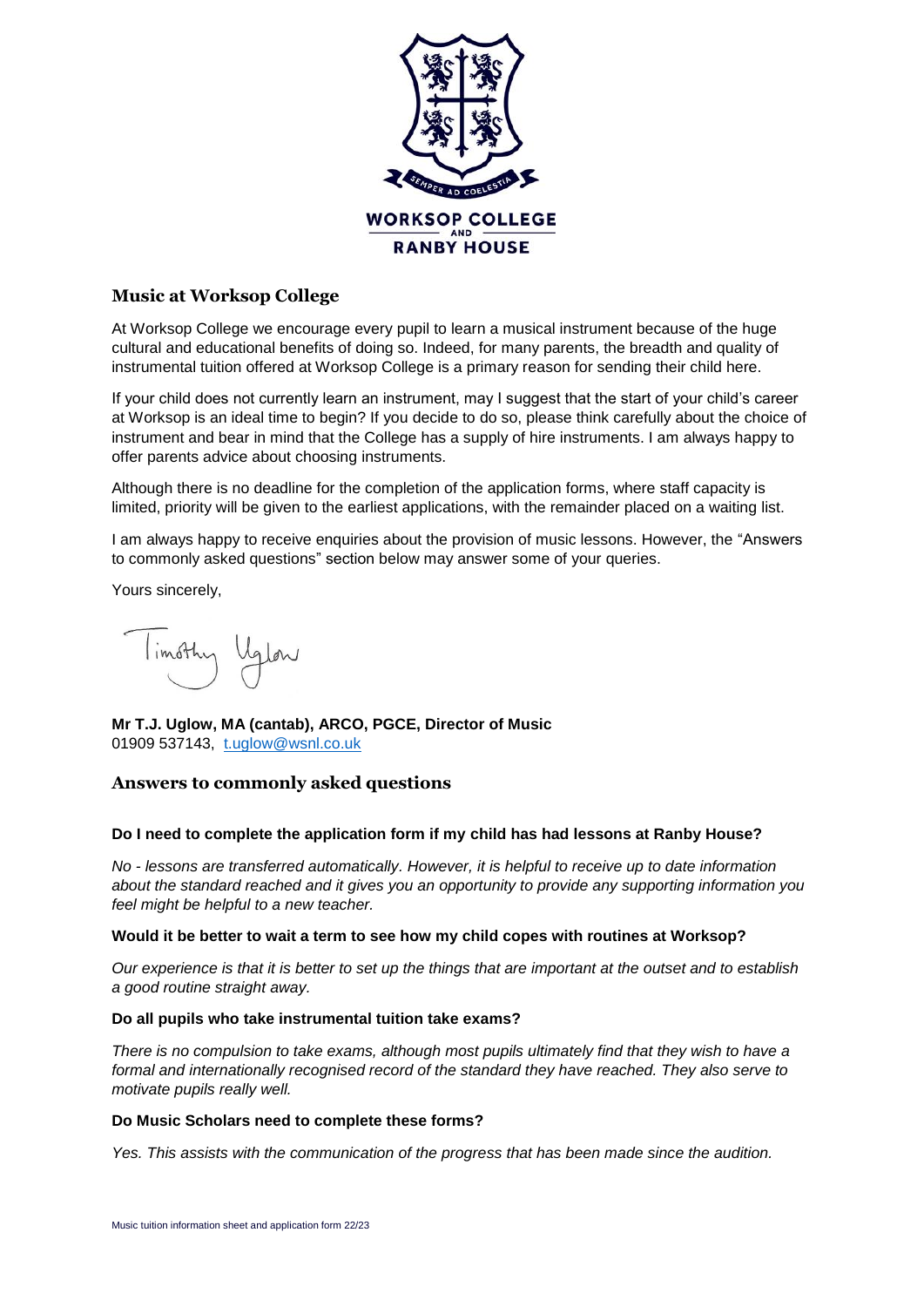# **Individual Music Lessons – Guidance notes**

### **Tuition**

Tuition is available in the following instruments: Violin, Viola, Cello, Double Bass, Flute, Clarinet, Oboe, Bassoon, Saxophone, Orchestral Percussion, Drum kit, Classical Guitar, Electric Guitar, Bass Guitar, Tuba, French Horn, Euphonium, Trumpet, Trombone, Singing, Organ & Piano.

Individual tuition is also available in Theory of Music and Music Technology (i.e. recording and production techniques using our studio).

### **Organisation of Lessons**

Lessons of 40 minutes are given weekly on a cycle of 30 throughout the academic year, charged as 10 lessons per term in advance of the tuition. Occasionally it may not be possible to fit in the full allocation of lessons exactly as above in each individual term but the full 30 will be given during the course of the academic year.

### **Termly Fees**

| 1st study (not string instruments)                                                  | £263   |
|-------------------------------------------------------------------------------------|--------|
| Main instrument (string instruments)                                                | £217   |
| Additional instruments & music theory                                               | £227   |
| Hire charge for school instruments<br>(dependant on quality and type of instrument) | £30-60 |

### **Instrument Hire**

Although the vast majority of pupils possess their own instruments, the school possesses a small stock of woodwind, brass and stringed instruments which are available to hire if requested for which a small termly charge is made. The charge for drum kit hire is always at the minimum amount.

### **Cessation of tuition**

If at any point you wish tuition to cease, **a full term's notice is required in writing to the Director of Music.** This must be received no later than the first day of the term after which lessons will cease. This is standard practice and exists to support the School with effective staffing levels.

### **Reporting**

For any tuition received you will receive written reports of your son/daughter's progress at the end of term in accordance with the school's standard reporting procedures.

### **Ensembles**

It is the school's policy to encourage music making with others and a wide variety of ensembles exist to further musical enjoyment and achievement in this way. It is expected that, at the discretion of the Director of Music, a pupil who plays a musical instrument at the appropriate standard will partake in ensemble groups.

### **Absence from Music Lessons**

The School tracks pupil absence from individual music lessons and reports this to the bill payer via the Parent Portal. A semi-automated message is generated and emailed to the contact details you provided for the purpose of general College Communications. The message should also contain the time of the next lesson and details of any extenuating circumstances, if these can be ascertained by the teacher at the time of delivering the lesson. Those in receipt of free lessons as part of a scholarship will be charged retrospectively for lessons missed without good reason.